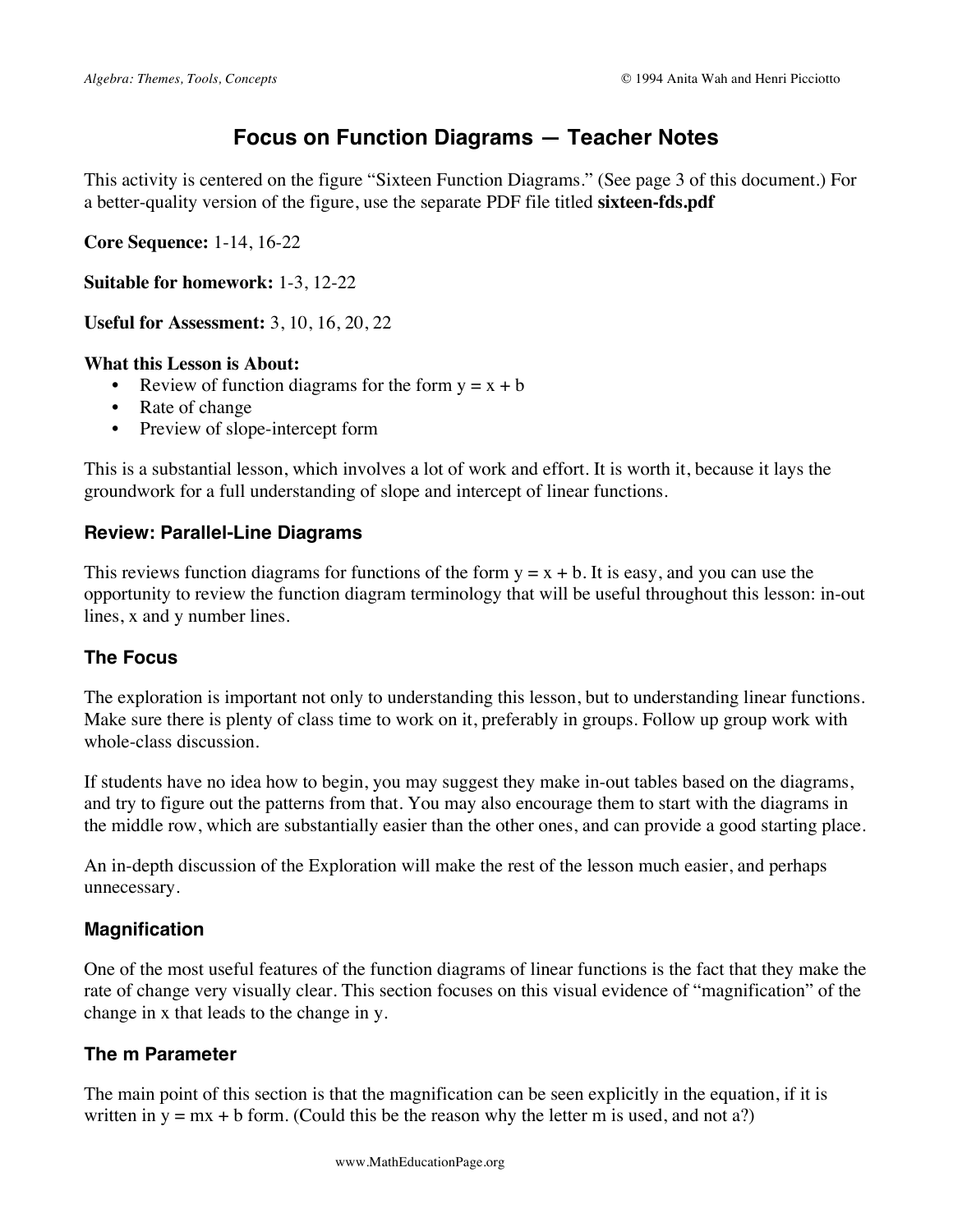While it is not important for students to memorize the information about the relationship between the position of the focus and the magnification, that discussion should help reinforce the visual sense of what magnification is about.

Students should be able to do #10-13 by discussing it in their groups and looking at the sixteen diagrams in the figure. If they find this difficult, you may lead a class discussion, perhaps based on some function diagrams on the overhead projector.

The answer to #14 is based on the fact that if the focus is far to the left, m is a little greater than one. If the focus is far to the right, m is a little less than one. If the focus is "at infinity", m is exactly equal to one. So the idea of the focus at infinity is consistent with the finite case.

### **Rate of Change**

This short section serves only to introduce and justify the words *rate of change* as another name for magnification. (The word *slope* also refers to the same concept, but in the context of Cartesian graphs. It should of course also be introduced, though definitely not on the same day as magnification.)

### **The b Parameter**

The relationship between the b parameter and the position of the focus is far from obvious when b is not 0. The only way to really see it is to remember the meaning of the in-out lines, and what happens when multiplying by zero.

### **y = mx + b**

This wraps up the lesson. If some of your students have not completely mastered the ideas, you can still move on. You will be able to refer back to this lesson while teaching about the Cartesian graphs of linear functions. Out of the comparison of the two approaches (function diagrams and Cartesian graphs), your students should be able to develop a solid grasp of linear functions.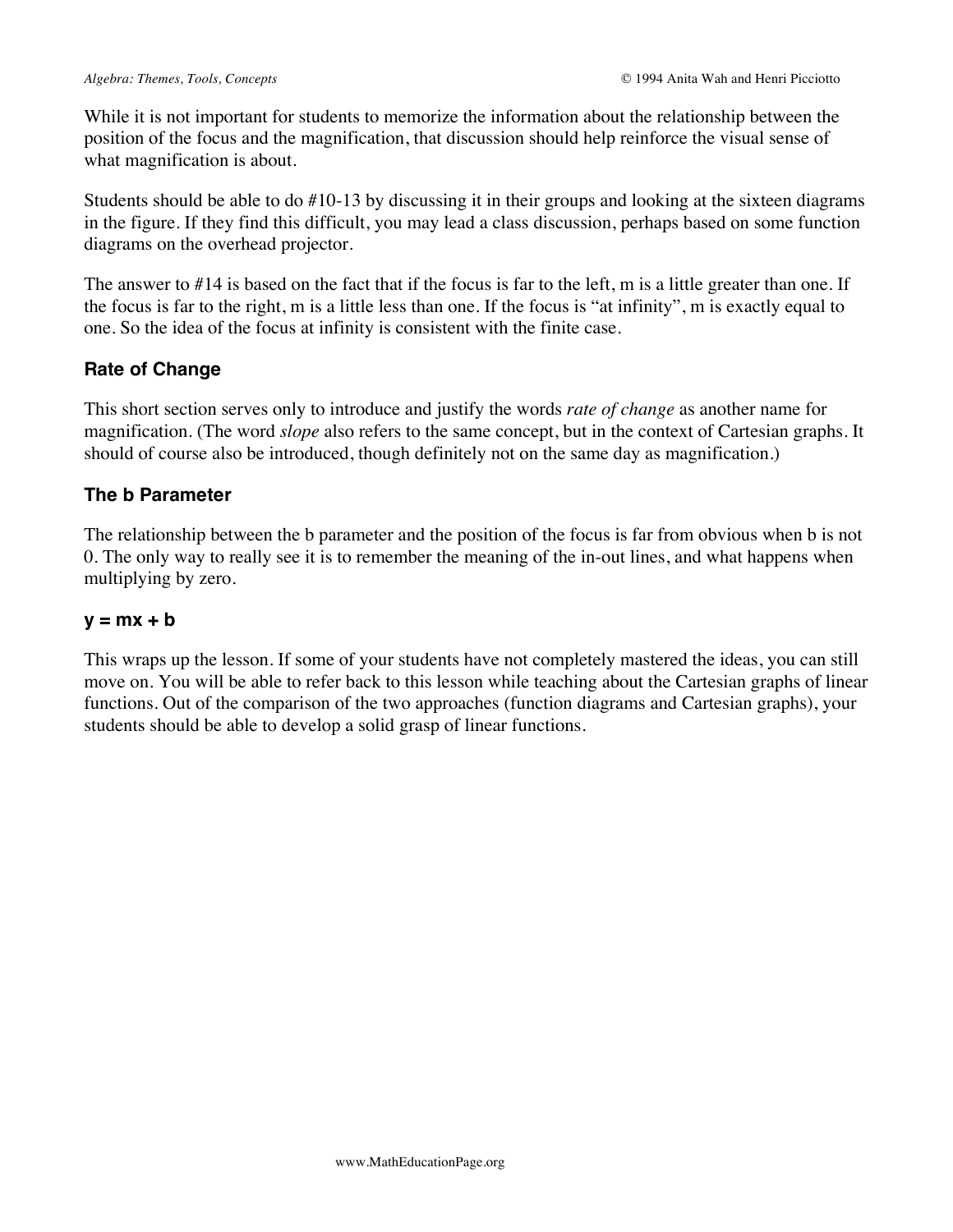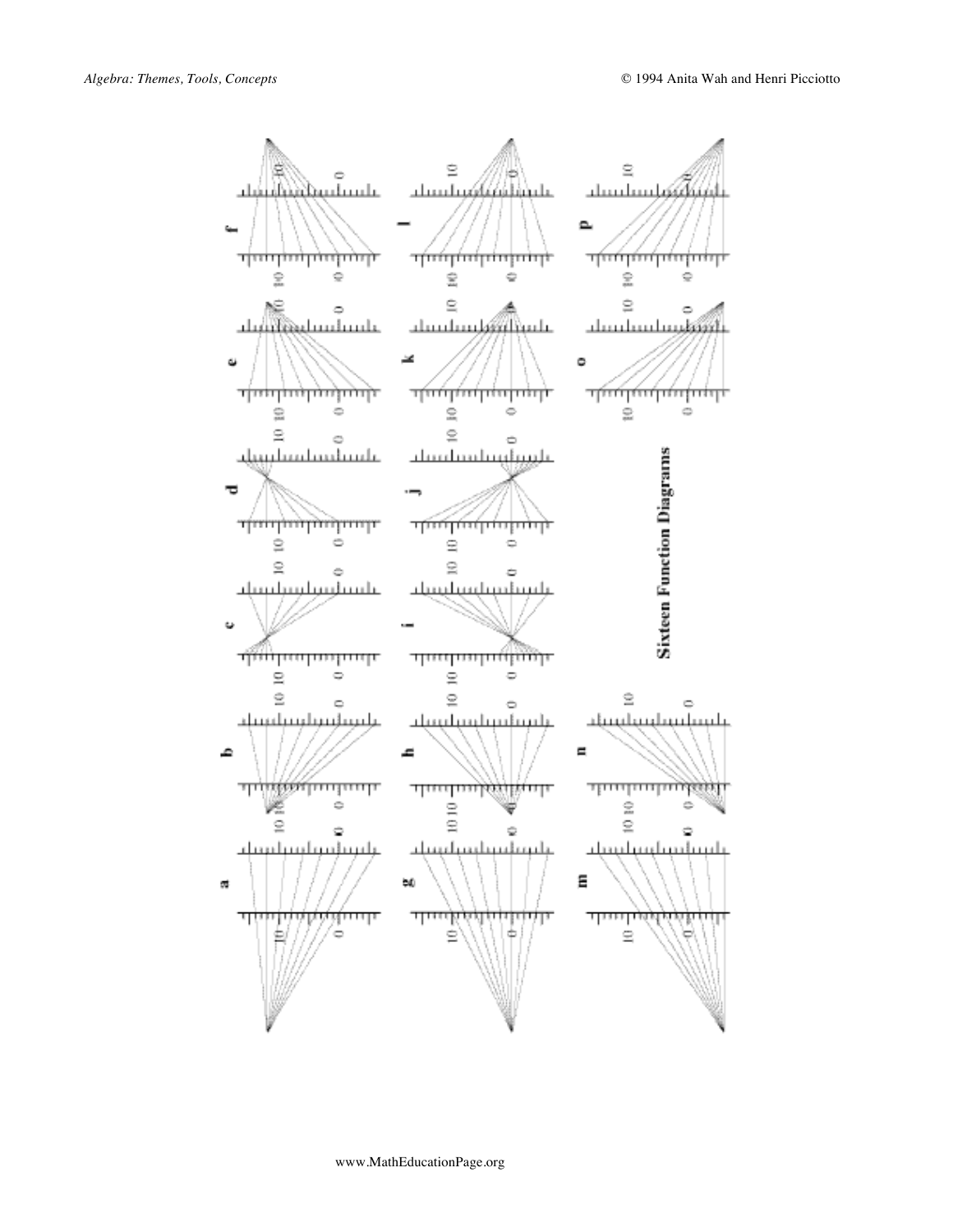# **Focus on Function Diagrams**

#### **You will need:** graph paper

### **Review: Parallel-Line Diagrams**

- 1. a. Draw a function diagram such that its in-out lines are *parallel* and going uphill (from left to right).
	- b. Find the function corresponding to the diagram, using an in-out table if you need it.
- 2. Repeat the previous problem with parallel in-out lines going
	- a. downhill b. horizontally
- 3.  $\epsilon$  For the functions you created in this section, when x increases by 1, by how much does y increase? Does it depend on the steepness of the lines? (To answer this, compare your functions with other students'.) Explain.

## **The Focus**

**Definition:** If an in-out line is horizontal, its input is called a *fixed point*. For example, both x and  $y = 12$ in diagram (a), so 12 is a fixed point for that function.

4. What are the fixed points for functions (b)-(h)?

**Definition:** In-out lines can be extended to the left or right. If all of them meet in a single point, that point is called the *focus*.

The attached sheet shows sixteen function diagrams that have a focus.

5. **Exploration.** Consider the function diagrams on this figure. For each one, find the function. You may split the work with other students. Describe any patterns you notice. If you cannot find all the functions or patterns, you will get another chance at the end of the lesson.

## **Magnification**

- 6. Look at diagram (h) in the figure. By how much does y change when x increases by:
	- a. 1 b. 2
	- c. some amount A

In function diagrams that have a focus, changes in y can be found by multiplying the changes in x by a certain number, called the *magnification:*

(change in x) $\cdot$ (magnification) = (change in y)

- 7. a. What is the magnification for (h)?
	- b. What other diagrams have the same magnification?

**Rule:** If y decreases when x increases, the magnification is negative.

8. For which diagrams is the magnification equal to -3? (If x increases by 1, y *decreases* by 3.)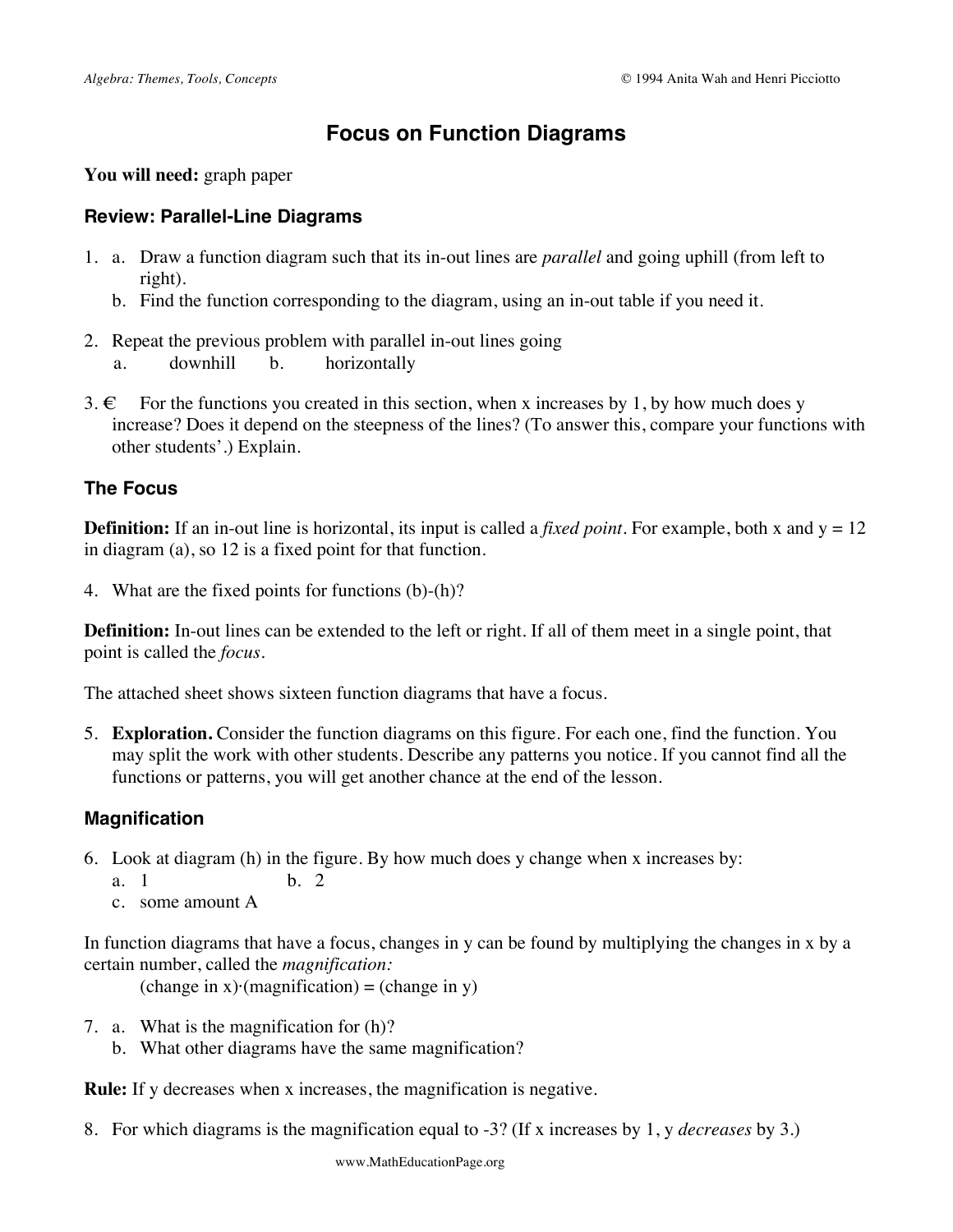9. Find the magnification for each diagram in the figure. Note that the magnification can be positive or negative, a whole number or a fraction.

### **The m Parameter**

You probably noticed that all the function diagrams above represent functions of the form  $y = mx + b$ . It turns out that this is always true of function diagrams with a focus. As you may remember, the letters m and b in the equation are called *parameters*.

- 10.  $∈$  Look at the equations you found in the Exploration. What is the relationship between the magnification and the m parameter in those equations? Explain.
- 11. If you move the focus of a function diagram up, how does it affect the value of m? How about if you move it down?
- 12. Where would the focus be if m was:
	- a. a negative number
	- b. a number between 0 and 1
	- c. a number greater than 1
- 13. What is a possible value of m be if the focus is:
	- a. half-way between the x and y number lines
	- b. between the x and y number lines, but closer to x
	- c. between the x and y number lines, but closer to y
- 14. What is a possible value of m be if the focus is:
	- a. far to the left of the x number line
	- b. close to the left of the x number line
	- c. close to the right of the y number line
	- d. far to the right of the y number line
- 15.\* In some parts of mathematics, parallel lines are said to meet at a point that is "at infinity". In that sense, parallel-line diagrams could be said to have a focus at infinity. Is this consistent with your answer to the last problem? Explain.

### **Rate of Change**

Once again, look at the diagrams (a)-(o).

16. € On each diagram, *as x increases,* follow y with your finger. For what values of m does y

- a. go up? b. go down?
- c. move fast? d. move slow?

The magnification is often called the *rate of change.*

17. What is the rate of change if y increases by 3 when x increases by a. 1 b. 6 c. -10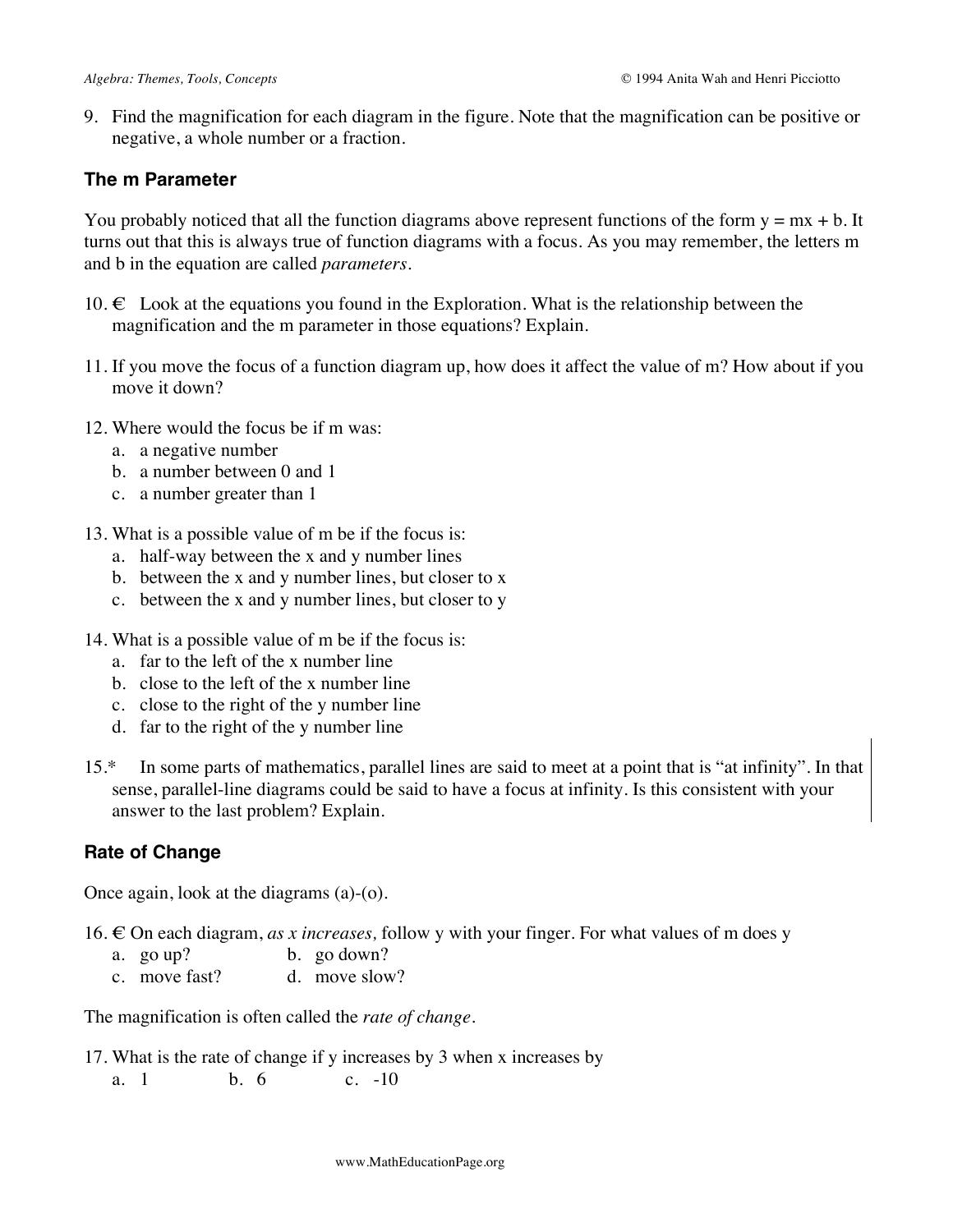### **The b Parameter**



Two in-out lines are shown in the above diagram. Each one is labeled with a number pair. The first number in the pair is the input, and the second number is the output.

**Notation:** Any in-out line can be identified by a number pair. From now on, we will refer to lines on function diagrams this way. For example, the line connecting 0 on the x number line to 0 on the y number line will be called the (0,0) line.

18. What can you say about the b parameter if the focus is on the (0,0) line?

- 19. Look at diagram (n). Its equation is:  $y = 3x + 12$ .
	- a. Name the in-out lines that are shown.
	- b. Check that the pairs you listed actually satisfy the equation by substituting the input values for x.
	- c. Among the pairs you checked was  $(0,12)$ . Explain why using 0 as input gave the b parameter as output.
- 20.  $\in$  In most of the diagrams (a)-(o), there is an in-out line of the form  $(0, \ldots)$ . How is the number in the blank related to the b parameter? Explain.

#### **y = mx + b**

- 21. If you did not find all the equations for the function diagrams (a)-(o), when working on Problem 4, do it now. Hint: you may use what you learned about magnification and about the  $(0, \underline{\hspace{2cm}})$  in-out line.
- 22. **Summary.** Write about what you learned about function diagrams, the fixed point, the focus, magnification, and the parameters m and b. Also mention parallel-line diagrams.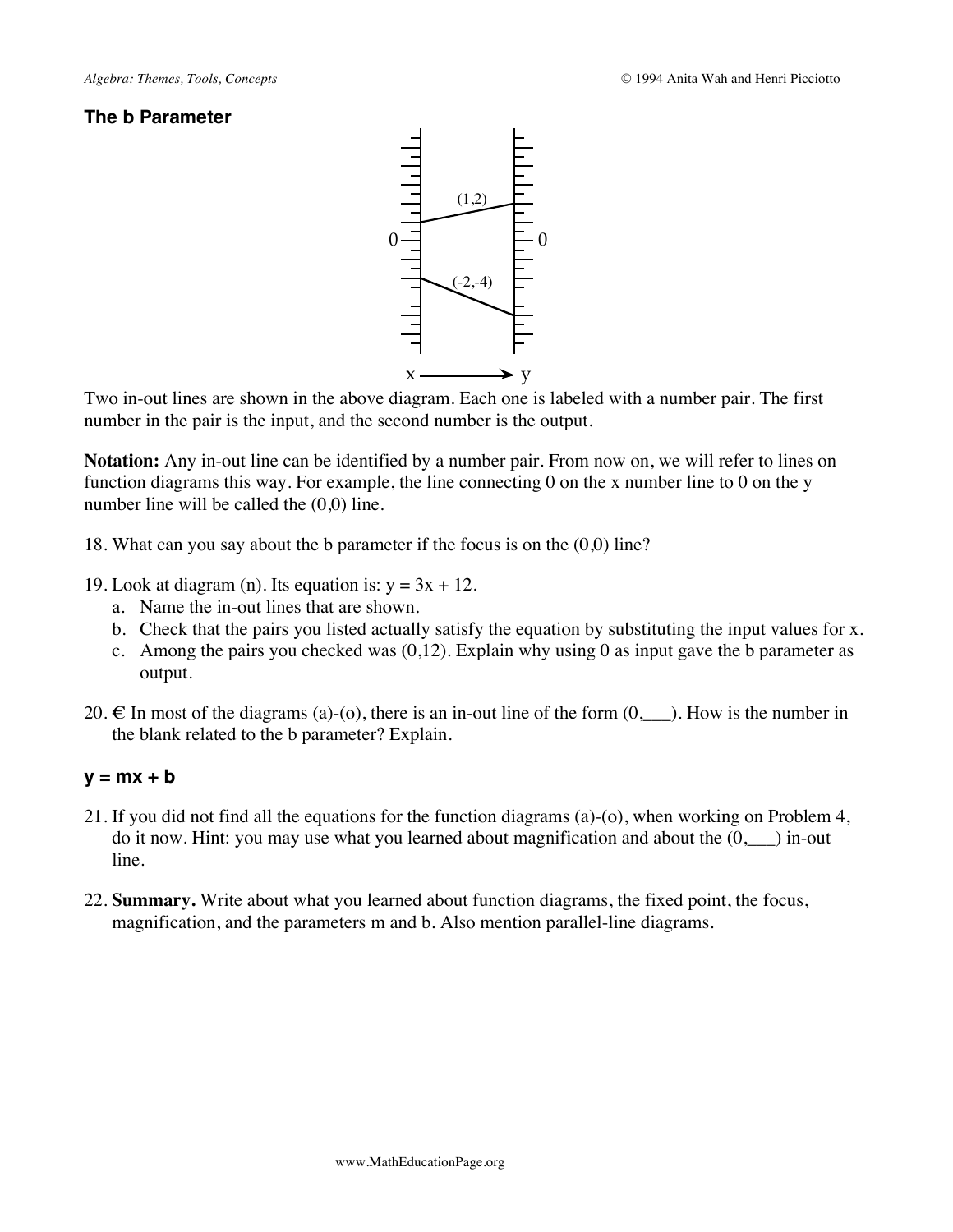

1. Three diagrams represent functions of the form  $y = x + b$ . Which ones? What is b?

- 2. Three diagrams represent functions of the form  $y = x b$ . Which ones? What is b?
- 3. Six diagrams represent functions of the form  $y = mx$ . Which ones? What is m?
- 4. Six diagrams represent functions of the form  $y = x/m$ . Which ones? What is m?
- 5. A function diagram has parallel in-out lines. Write as much as you can about the function.
- 6. If the in-out lines are parallel, in what case do they go up? Down? Straight across?
- 7. A diagram for  $y = mx$  has in-out lines that move closer to each other. What can you say about m?
- 8. A diagram for  $y = mx$  has in-out lines that move apart from each other. What can you say about m?
- 9. A function diagram for  $y = mx$  has in-out lines that cross each other. What can you say about m?
- 10. Two diagrams above represent functions of the form  $y = b x$ . Which ones? What are the functions?